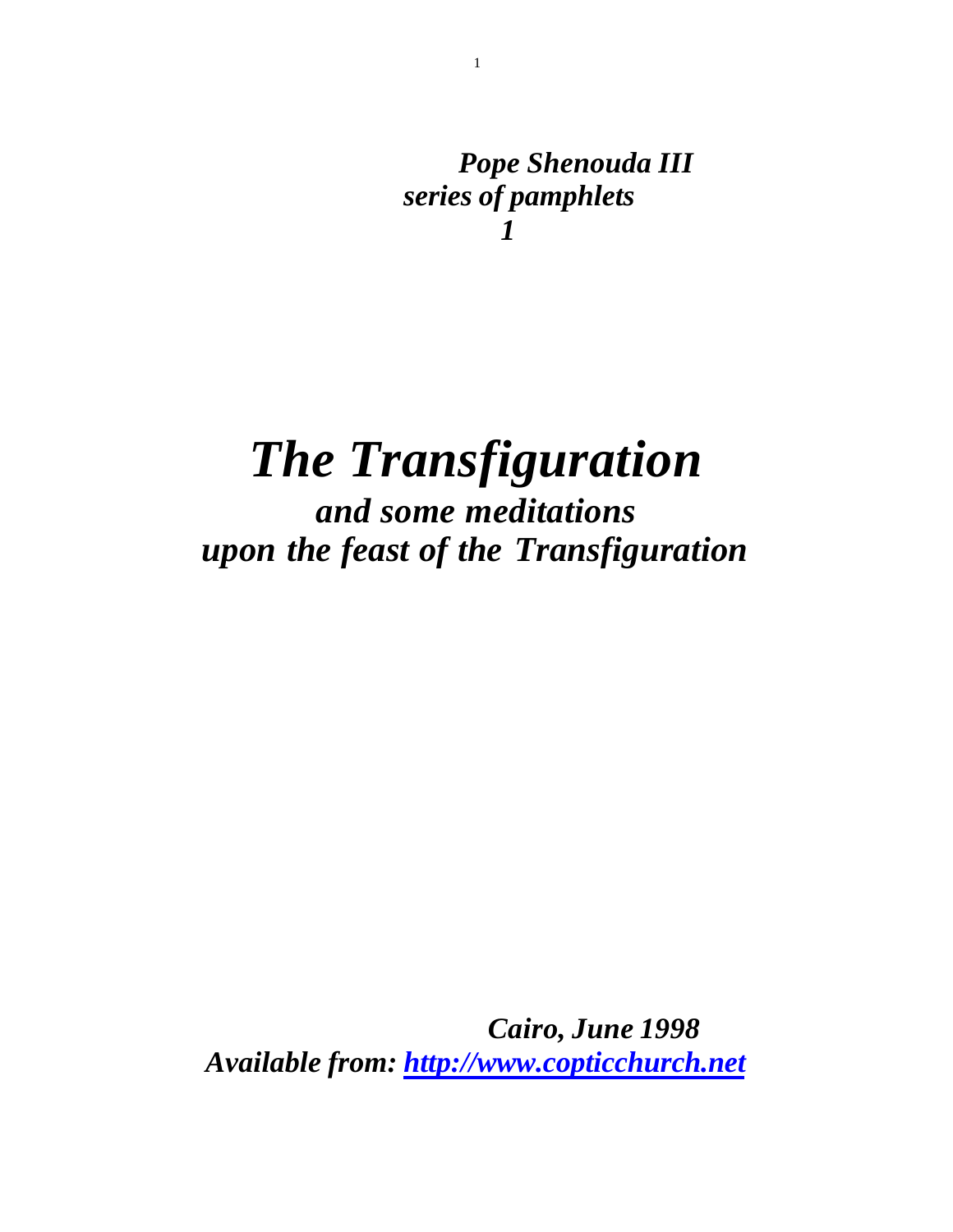*Name of the book: The Transfiguration Author: His Holiness Pope Shenouda III Editor: Orthodox Coptic Clerical College, Cairo Fourth Edition: June 1998 Press: Amba Rueiss, (Offset) Deposition number at "The Library": 96/8787 I.S.B.N. 977 - 5345 - 32 - 4*

*All rights reserved to the author His Holiness Pope Shenouda III Pope and Patriarch of the See of Alexandria and of all the Predication of the Evangelist St. Mark*

*In the Name of the Father, the Son, and the Holy Spirit, the One God, Amen You will read in this pamphlet about: The Transfiguration of our Lord Jesus-Christ and its theological signification. The transfiguration of Moses and Eliah and its pointing to the transfiguration of the human nature. The transfiguration of our nature in the Resurrection,* 

*and its transfiguration here on earth.*

 *The relation between the Transfiguration and the gifts.*

 *The relation between the Transfiguration and the promises of God.*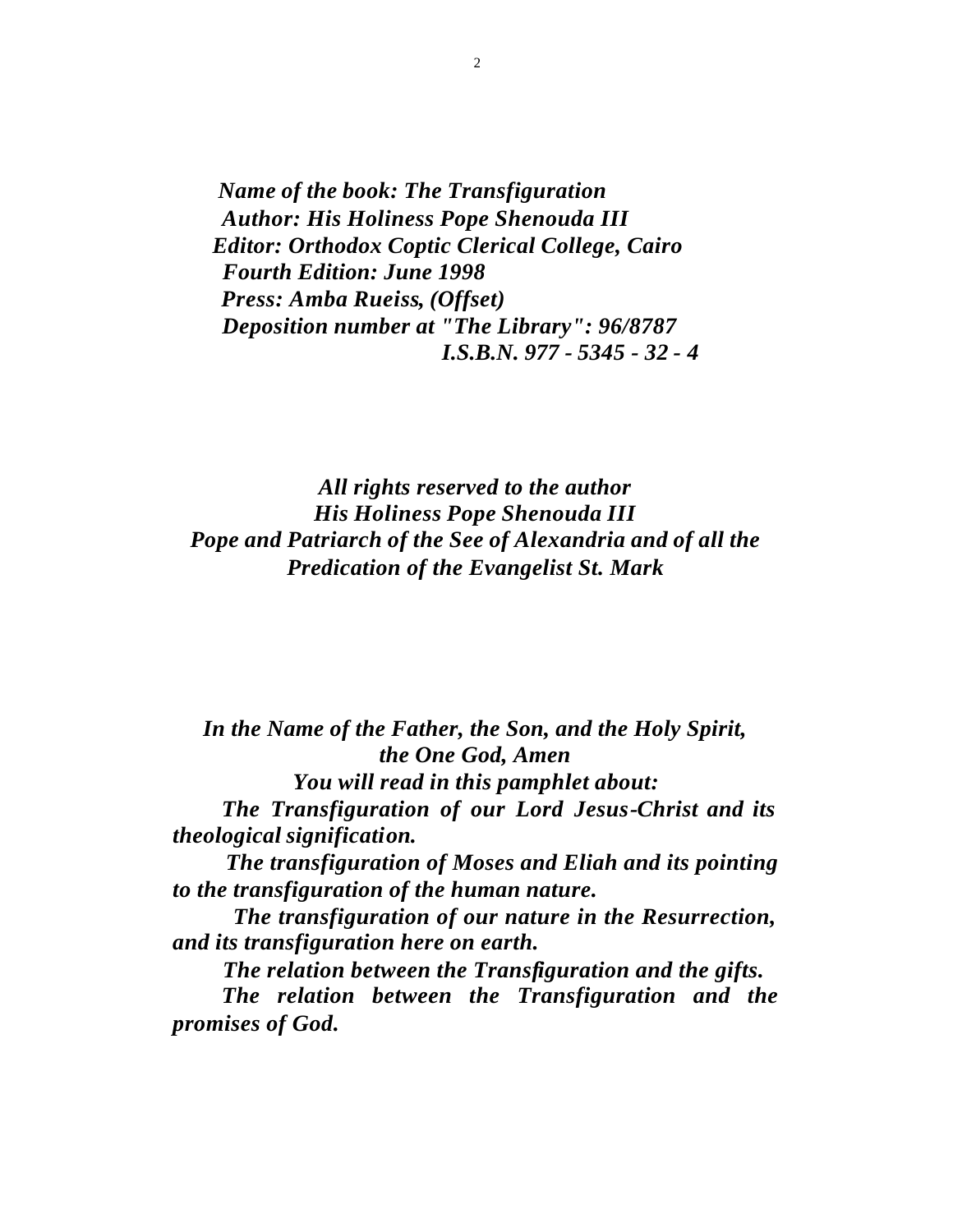### *PREFACE*

# *What is the story of these pamphlets?*

 *Many people are inclined to read concise writings, more than what they read in big books.*

 *Therefore we have seen to publish for you these pamphlets, in a single bunch of the small size.*

 *They will be published in the weaks when the Kiraza magazine will not appear, and in the weaks when no big books will be published.*

 *The price is insignificant and less than the price of a daily newspaper.*

 *We present to you, dear reader, this first pamphlet, about the Transfiguration, on the occasion of the feast of the Transfiguration.* 

> *Pope Shenouda III August 1996*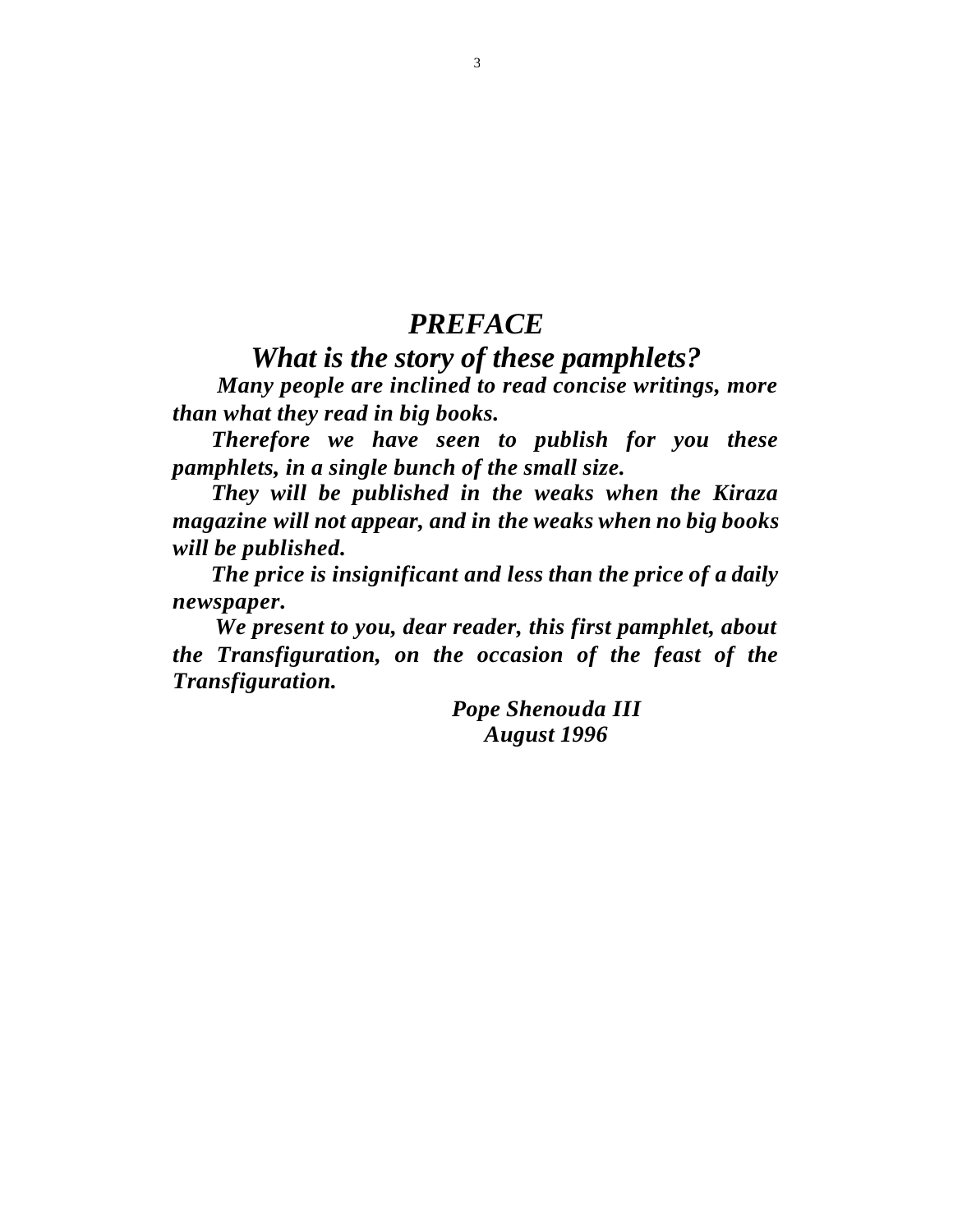We congratulate all of you for the feast of the Transfiguration, which is one of the Lord's feasts, and the Church celebrates it on the 13th of the month of Misra, which is the 19th of the month of August. The story of the Transfiguration is mentioned in the holy Gospel (Mark and Luke).

### *THE STORY OF THE TRANSFIGURATION*

 According to the gospel of the apostle saint Mark, the story of the Transfiguration was mentioned like this:

 [Now after six days Jesus took Peter, James, and John, and led them up on a high mountain apart by themselves, and He was transfigured before them. His clothes became shining, exceedingly white, like snow, such as no launderer on earth can whiten them. And Elijah appeared to them with Moses, and they were talking with Jesus. Then Peter answered and said to Jesus: "Rabbi, it is good for us to be here; and let us make three tabernacles: one for You, one for Moses, and one for Elijah", because he did not know what to say, for they were greatly afraid. And a cloud came and overshadowed them; and a voice came out of the cloud, saying: "This is My beloved Son, hear Him!" Suddenly, when they had looked around, they saw no one anymore, but only Jesus with themselves.] (Mark 9: 2-8).

 And in the narration of the apostle saint Luke, he added saying: "And behold, two men talked with Him, who were Moses and Elijah, who appeared in glory and spoke of His decease which He was about to accomplish at Jerusalem. But Peter and those with him were heavy with sleep, and when they were fully awake, they saw His glory and the two men who stood with Him" (Luke 9: 30-32).

## *THE GLORY AND DIVINITY OF CHRIST*

 The expression "glory" is mentioned more than once in the gospel of Luke.

 As regards His divinity, it is evident in that in a moment, He was transfigured to this illuminating brightful aspect, whose brightness was magnificent...... and about which it was said: "His clothes became shining, exceedingly white, like snow, such as no launderer on earth can whiten them" (Mark 6:2).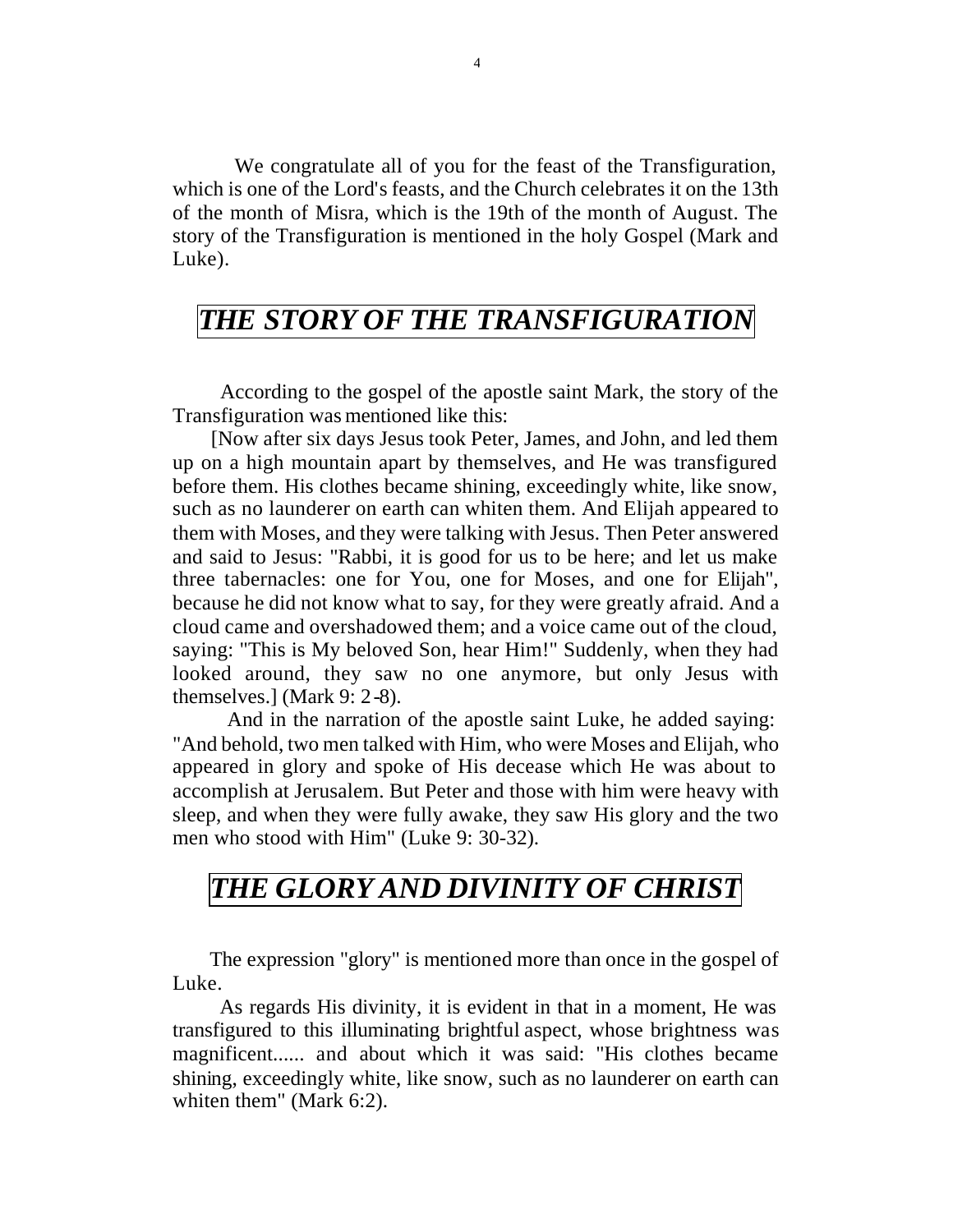#### *His divinity is also evident in the manner of His capacity to bring Elijah and Moses to be present with Him.....*

 In how He brought them with Him.....! in how they spoke with Him......! and suddenly disappeared......!

 In His sudden appearance, and His sudden disappearance! How did they come with Him in a moment?! And how did they disappear in a moment?! Where did they come from?! And where did they go to?!

 Yes, how was Christ the Lord able to bring Elijah, body and soul, from that place which we do not know, since he was elevated alive to heaven in a chariot of fire, out of the earth. (2 Kings 2:11). And we do not know to what place in heaven!

 His calling Elijah to stand with Him on the mount of the Transfiguration, then his dismissal in a single moment, undoubtedly that refers to the power of His divinity........

 Then, how could He bring the soul of Moses, who was dead and buried, and "no one knows his grave to this day" (Deut. 34:6). It is known that the prophets and the righteous of the Old Testament were, before the Redemption, lying on hope, in their place of waiting "into the lower parts of the earth" (Eph. 4:9).

 There is no doubt also that the calling of Elijah happened according to the power of His divinity.

### *The Lord willed to show to his disciples that He had put on this human body, simply out of His humility, and His self-abnegation.*

But at that time, they did not understand His divine nature.

 This glorious transfiguration was supposed to establish an equilibrium in the moral condition of the apostle s when they will see the Lord at the time of His crucifixion, in an aspect which the prophet Isaiah described saying: "He has no form or comeliness; and when we see Him, there is no beauty that we should desire Him" (Is. 53:2).

 All this is added to the testimony of the Father for Him, with a voice which they heard out of the cloud which overshadowed them, saying: "This is My beloved Son. Hear Him!" (Mark 9:7), (Luke 9:35).

 This testimony of the Father was heard during the baptism of repentance when the Lord humbled Himself "(Matt. 3:17), (Luke 2:23). And this testimony was also heard during the glory of the Transfiguration......

 *He is the beloved Son, whether in His humility or in His glory......* 

### *GRADATION IN THE TRANSFIGURATION*

 The Lord Christ tooks steps in the revelation of His nature's transfiguration, even toward His saint apostles.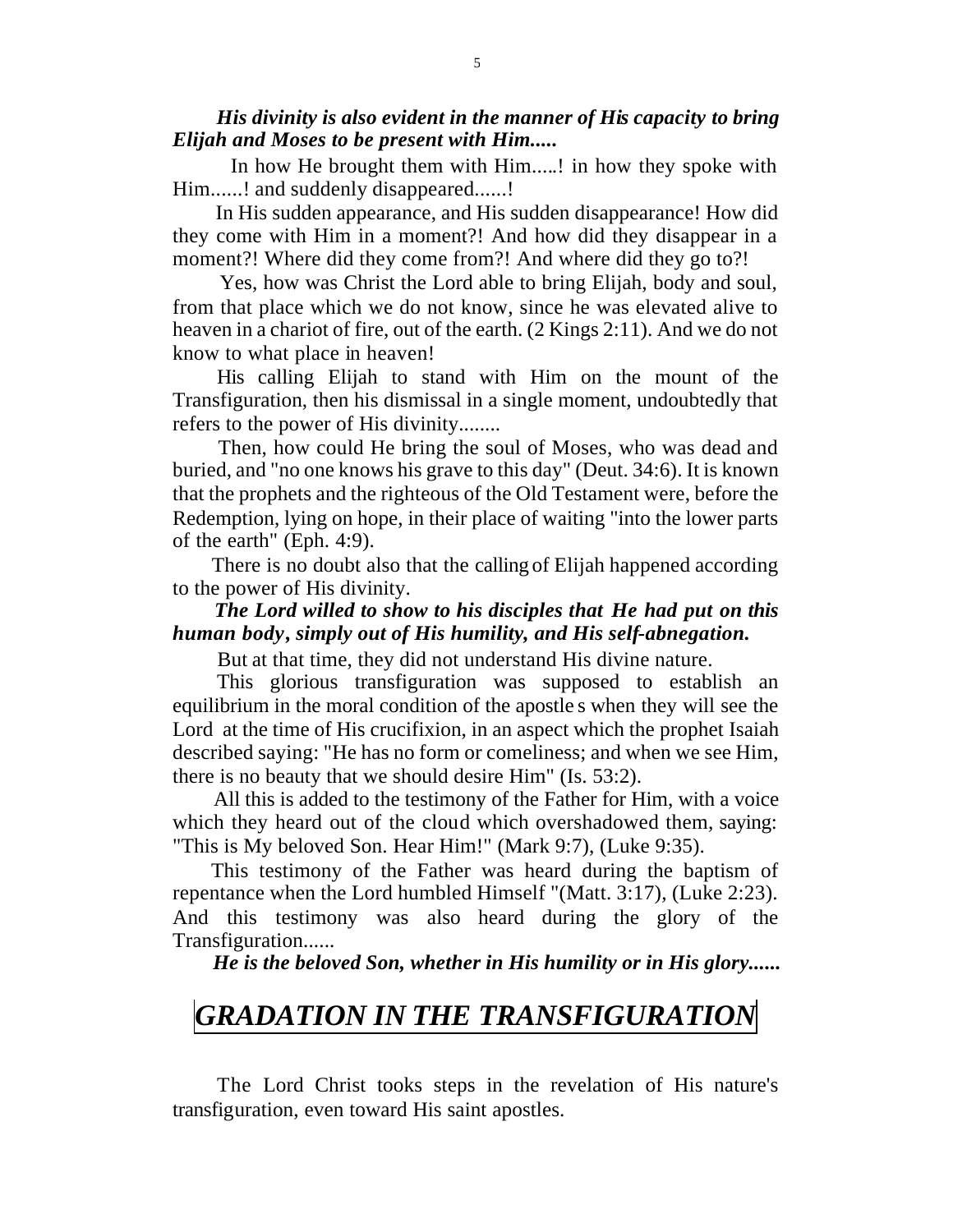This Transfiguration on the mount of Tabor, was the simplest image of His Transfiguration, in spite of its magnificence and its glory, in its light and in the testimony of the Father from the cloud.

#### *Another kind of the Lord's transfiguration was in His resurrection and His ascension.*

 That glorious Resurrection in which He rised with a glorious body, and was able to come out of the tomb while it was closed, and was able to enter to the apostles while the doors were closed (John 20:19), in a calm way that would not terrify them.

 His ascension to heaven with a body that is over the level of the earth gravitation, is like His transfiguration". He was taken up, and a cloud received Him out of their sight ... while they looked steadfastly toward heaven" (Acts 1: 9-10). Our instructor the apostle saint Mark says about that: "So then, after the Lord had spoken to them, He was received up into heaven, and sat down at the right hand of God" (Mark 16:19).

 This transfiguration in the resurrection and the ascension, happened in a manner which amazed them and made them feel His divinity, but it did not terrify them.....

 But we see a frightful aspect in which the Lord appeared in the vision which the apostle saint John saw. It was said that: "His eyes (were) like a flame of fire ...... and His voice as the sound of many waters ....... out of His mouth went a sharp two-edged sword, and His countenance was like the sun shining in its strength" (Apoc. 1: 14-16); to such a degree, that saint John, who is one of the three who saw the transfiguration on mount Tabor, could not bear this transfiguration with which the Lord appeared in the vision. Therefore he said: "I fell at His feet as dead" (Apoc. 1:17), the thing that made the Lord say to him: "Do not be afraid" ..... that is the disciple who "was leaning on Jesus' bosom" (John 13: 23-25).

 *The last transfiguration will be in His second coming* when "the Lord comes with ten thousands of His saints" (Jude 14), "when He comes in His own glory, and in His Father's and of the holy angels" (Luke 9:26), He "will come in the glory of His Father with His angels, and then He will reward each according to his works" (Matt. 16:27), "When the Son of Man comes in His glory, and all the holy angels with Him, then He will sit on the throne of His glory. All the nations will be gathered before Him, and He will separate them one form another, as a shepherd divides his sheep from the goats" (Matt. 25: 31-32).

#### *Verily the two expressions "His glory" and "His Father's glory" are overbearing to our understanding and our imagination!!*

 Do they mean the glory of His divinity?! Undoubtedly not. Because these peoples would not have been able to stand before Him ..... and also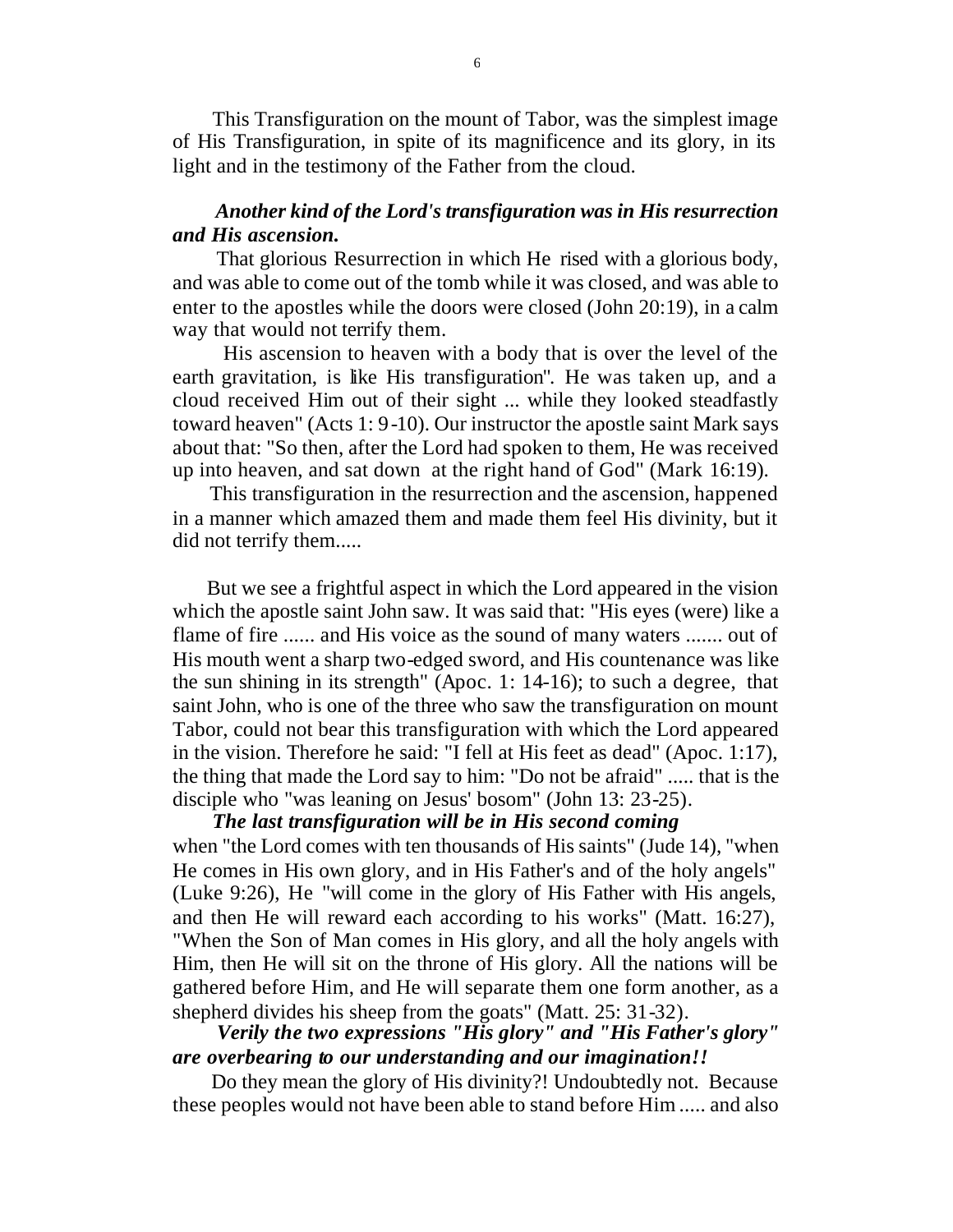because He said: "When the Son of Man comes in His glory" (Matt. 25:31). And also "For the Son of Man will come in the glory of His Father with His angels" (Matt. 16:27). And also He said: "For whoever is ashamed of Me and My words, of him the Son of Man will be ashamed when He comes in his own glory, and His Father's" (Luke 9:26).

 *Therefore in the words of these expressions of glory, He speaks about the Son of Man, that is about His glory in His incarnation, meaning the tramsfiguration into glory of the nature of "the incarnated Word" .......*

 ......when He comes upon the clouds of heaven, in His second coming, to judge the living and the dead. As if He were saying to His disciples:

 "Let not My humility in My incarnation, make you doubt of My divinity.

 In spite of having "made Himself of no reputation, taking the form of a bondservant, and coming in the likeness of men. And being found in appearance as a man....." (Philippians 2: 7-8), nevertheless sometimes it was possible for Him to be "transfigured before them" (Mark 9:2), manifesting His divinity......

This is as regards the Lord Christ, what then is it as regards us?

#### *His Transfiguration was the firstfruits of the transfiguration of our human nature.*

 We say, in the Gregorian mass, about that: "You have blessed my nature in You" ...... Yes He has blessed it with the glory which He has given to it.

## *WITH MOSES AND ELIJAH*

 Christ our Lord was not alone on the mount of the Transfiguration, but there were with Him, Moses and Elijah who appeared in glory (Luke 9:31).

#### *It is evident here that the Lord does not refuse His glory to His sons.*

 It was said in the epistle to the Romans: "For whom He foreknew, He also predestined to be conformed to the image of His Son ....... these He also glorified" (Romans 8: 29-30).

 The Lord said about His disciples to the Father: "And the glory which You gave Me I have given them, that they may be one just as We are one" (John 17:22).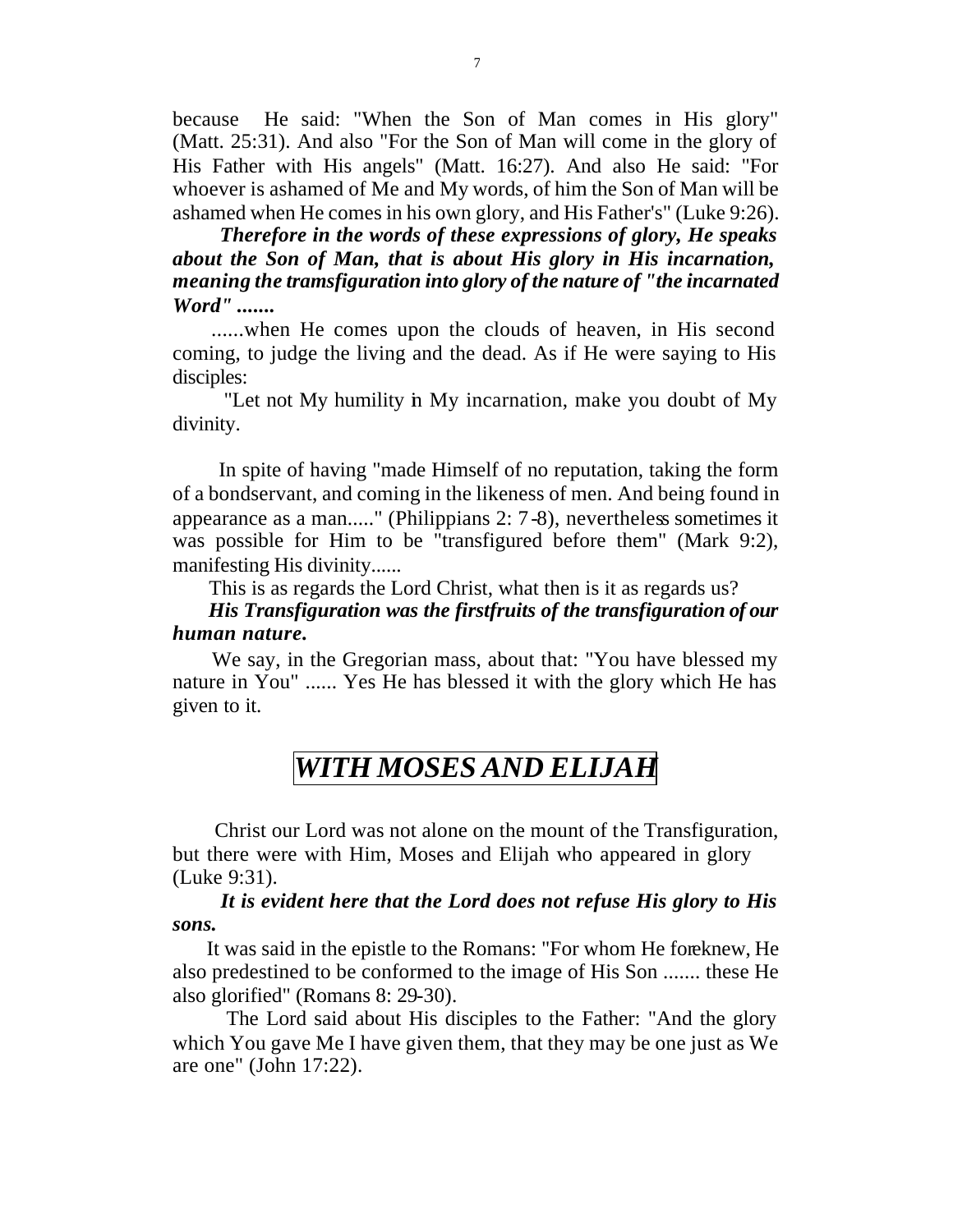*We note that each one of the three who were in glory on the mount of Transfiguration, had fasted forty days.*

 Probably this indicates that transfiguration is related to keeping away from material things.

 It is known that the Lord Christ fasted forty days and forty nights (Matt. 4:2).

 And Moses fasted fory days, when he was with God on the mountain to receive the Law from Him. "And Moses was on the mountain forty days and forty nights" (Ex. 24:18).

 And Elijah, when the angel of the Lord appeared to him and said: [Arise and eat, because the journey is too great for you". So he arose, and ate and drank; and he went in the strength of that food forty days and forty nights as far as Horeb, the mountain of God" (1 Kings 19: 7-8).

#### *Moses and Elijah in their transfiguration, symbolised the whole human nature.*

 Likewise we note that in the parable of the ten foolish and wise virgins (Matt. 25:1), that the five wise virgins symbolised all the wise human beings in their virtuous way of life; and similarly the five foolish virgins symbolised all the human beings who do not, in their ignorance, prepare themselves for their eternal life and for meeting God.

 In the same way the Lord gave us His Transfiguration with Moses and Elijah, as a symbol of the transfiguration which the Lord will grant to all human beings in eternity.

#### *The variety which is represented by the two prophets Moses and Elijah:*

 1. Elijah represents the virgins (of either sex), and Moses represents the married. Rather Moses married more than once. He married Zipporah the daughter of the priest of Midian (Ex. 2: 19-22). He also married an Ethiopian woman (Num. 12:1), who was a symbol of the acceptance of the Gentiles.

#### *All this is a symbol, because the transfiguration will equally be the destiny of the virgins and the married.*

 In the same manner, we find around the cross of the Lord: the Holy Virgin Mary, and the virgin apostle John. Likewise we find Mary Magdalene, and Mary the wife of Cleopas and mother of Joses, Judah, and Simeon.

 2. Moses represented those who were dead. And Elijah represented the living who have not yet died. That would symbolise, in the second coming of Christ, the dead who will rise, and the living who will be lifted up to the clouds, as saint Paul said in (1Thess.4:15-17):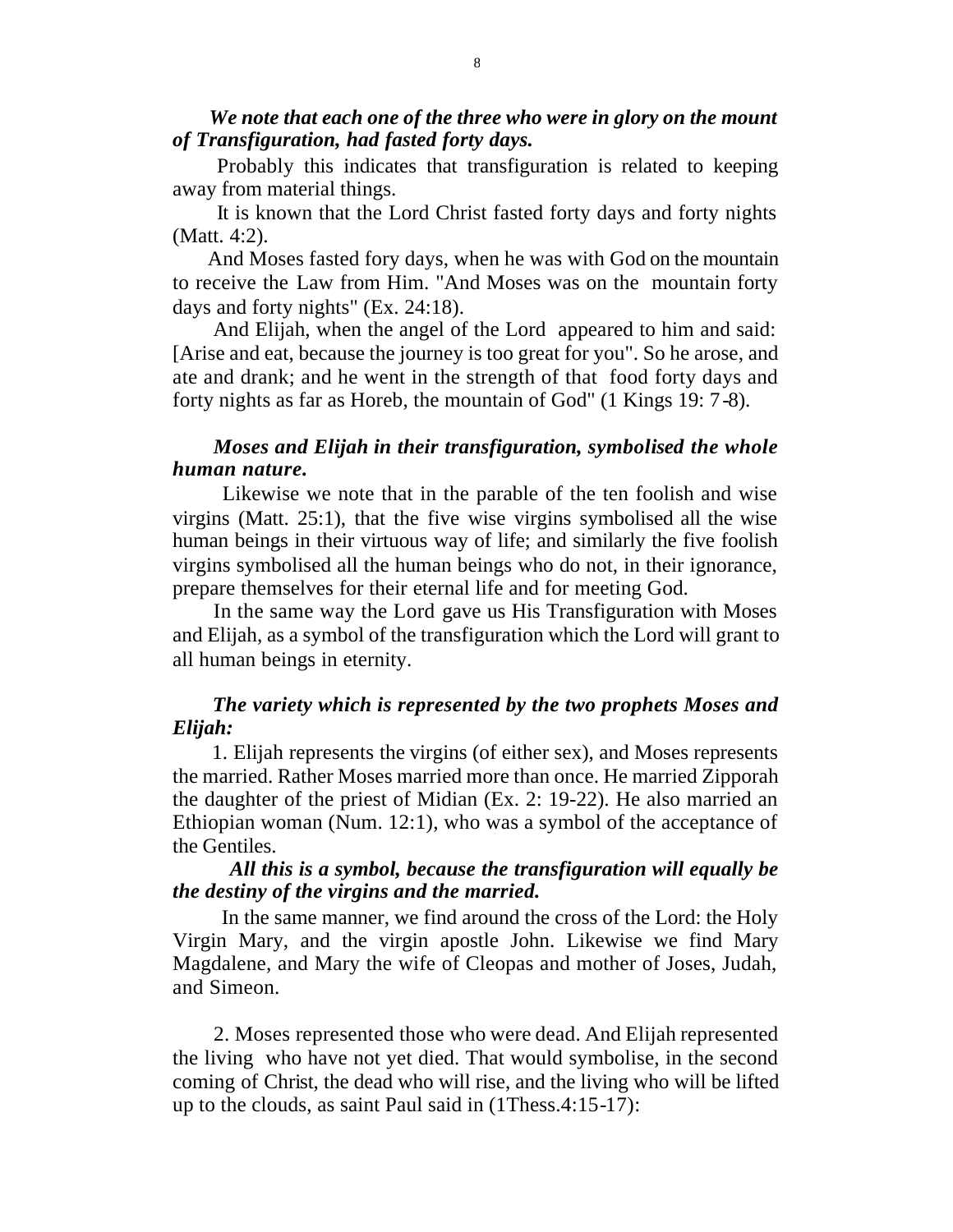"For the Lord Himself will descend from heaven with a shout, with the voice of an archangel, and with the trumpet of God. And the dead in Christ will rise first. Then we who are alive and remain shall be caught up together with them in the clouds to meet the Lord in the air. And thus we shall always be with the Lord."

 All will be with the Lord ...... those who were buried in the earth and remained under the earth until the day of the resurrection (John 5:29), and those who will be raised up to heaven as Elijah was raised up.

 3. Elijah represents those who have lived a life of ascetism in the mountains, as he was himself on the mountain of Carmel; and Moses represents those who have lived in the world with their families in a social life.

 4. One of them represents the life of monks, and the other represents the ministry and the guidance of crouds.

 One of them is in the style of Mariam, and the other is in the style of Martha, with the difference in measuring ...... all of these two kinds will be transfigurated with the Lord

 5. Some have said that Moses represents the Law, and Elijah represents the prophets; because Moses presented the Law, or the Judicial procedure, to the people, while Elijah was one of the prophets.

 6. Moses represents meekness; and Elijah represents the fiery jealousy. The one represents forgiveness, and the other represents punishment .......

 It was said about the prophet Moses that he: "was very humble, more than all men who were on the face of the earth" (Num. 12:3). It was Moses who interceded for the people when the Lord wanted to destroy them, saying: "Lord, why does Your wrath burn hot against Your people whom You have brought out of the land of Egypt with great power and with a mighty hand? Why should the Egyptians speak, and say: " He brought them out to harm them, to kill them in the mountain s, and to consume them from the face of the earth? Turn from Your fierce wrath, and relent from this harm to Your people" (Ex. 32: 11-12). He said also likewise: "Yet now, if You will forgive their sin, but if not, I pray, blot me out of Your book which You have written" (Ex. 32:32).

 But Elijah was the fiery man who said to each of the two captains of fifty: "If I am a man of God, let fire come down from heaven and consume you and your fifty men" (2 Kings 1: 10,12). Likewise it was he who ordered the slaughter of the prophets of Baal and the prophets of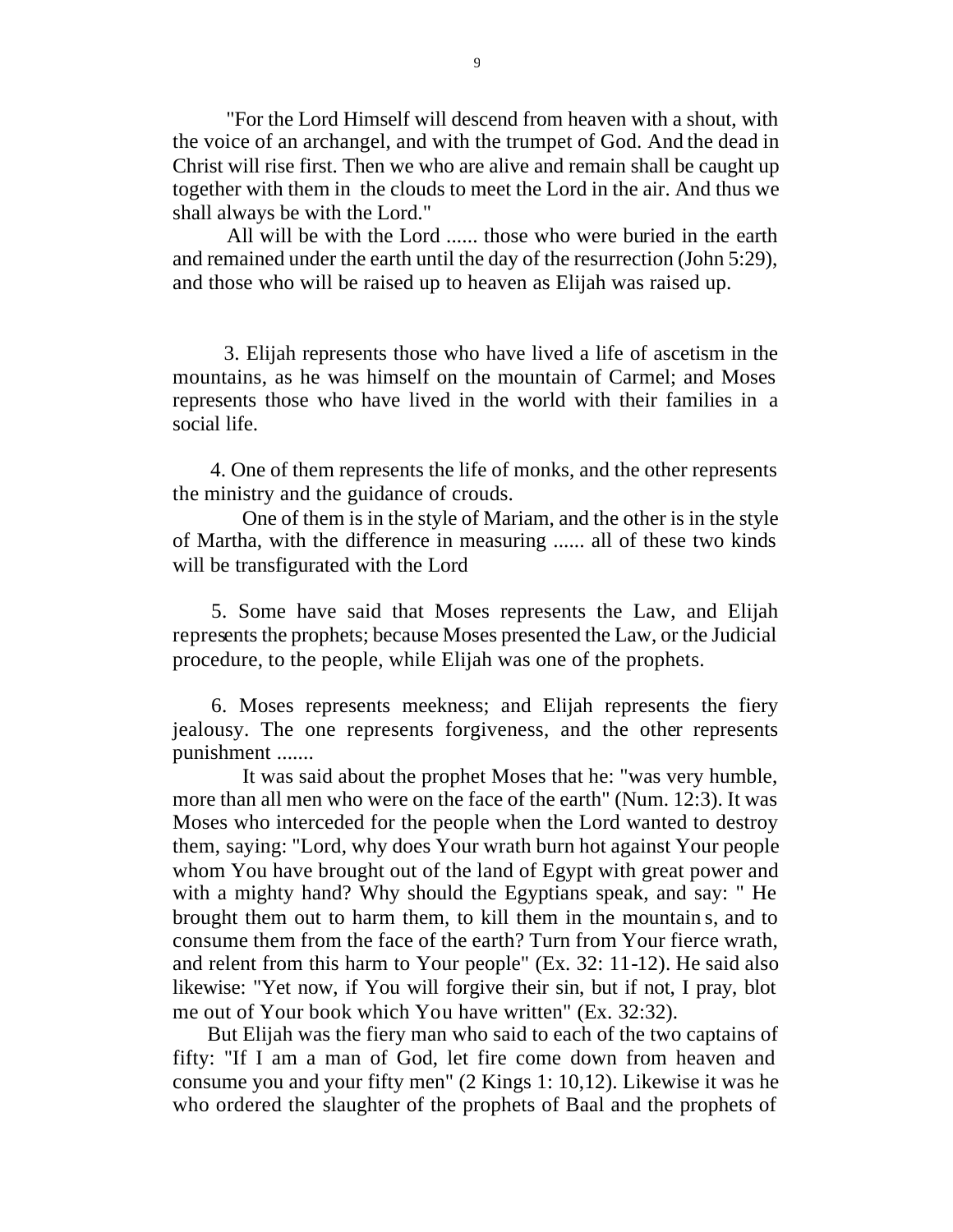Asherah (1 Kings 18:40). It is he who said in his flaming anger: "there shall not be dew nor rain these years, except at my word" (1 Kings 17:1). Yes, he is Elijah who reprimanded king Achab and said to him: "I have not troubled Israel, but you and your father's house have, in that you have forsaken the commandments of the Lord and have followed the Baals" (1Kings 18;18).

 From this, we understand that both those who are meek, and those who are strong and firm, God will grant all of them the transfiguration in eternity, according to their kind......

#### *As if Christ our Lord says: "I shall assemble all of them to me in the transfiguration":*

Him who was married, and him who was a virgin; him who lived the life of meditation, and him who lived the life of service; him who was meek and calm, and him who was firm and strong; him who lived on the mountain, and him who lived in the city. The important thing is that they live a life of righteousness ..... All the kinds of righteous people are fit for the kingdom and will be transfigured in it, in spite of the difference in kind. Some were meek and interceded for the culprits for the sake of God; and some others were firm and strong and purified the earth from idolatry, and chastised the sinners in order to bring them to repentance, for the sake of God.

#### *Although Moses represented one kind of righteous, and Elijah represented another kind, both of them participated in some qualities:*

 Each of them was a prophet to God. Each of them offered sacrifices to God. Each of them was holy and loved God and His kingdom, and was a man of God.

 Each of them was a man of miracles: The prophet Moses divided the waters of the Red Sea (Exode 14); and brought down the manna and the quails from heaven for the people (Exode 16); and stroke the rock, and water sprang from it (Exode 17).

 The prophet Elijah resurrected the son of the widow of Zarephath which belongs to Sidon, from death. He blessed the flour and the oil in the house of this widow, and they were sufficient during all the period of the famine. (1 Kings 17). He is the one who brought down rain by his prayer (1 Kings 18). He is the one who brought down fire from heaven, and it consumed the two captains and their fifties. (2 Kings 1).

 Each one of both of them was courageous in his censure of a delinquent king. The prophet Moses rebuked Pharaoh, king of Egypt. Elijah rebuked Achab, king of Israel. (1 Kings 18: 18-19). He censured him likewise for the killing of Naboth the Jezreelite, and he warned him saying: "In the place where dogs licked the blood of Naboth, dogs shall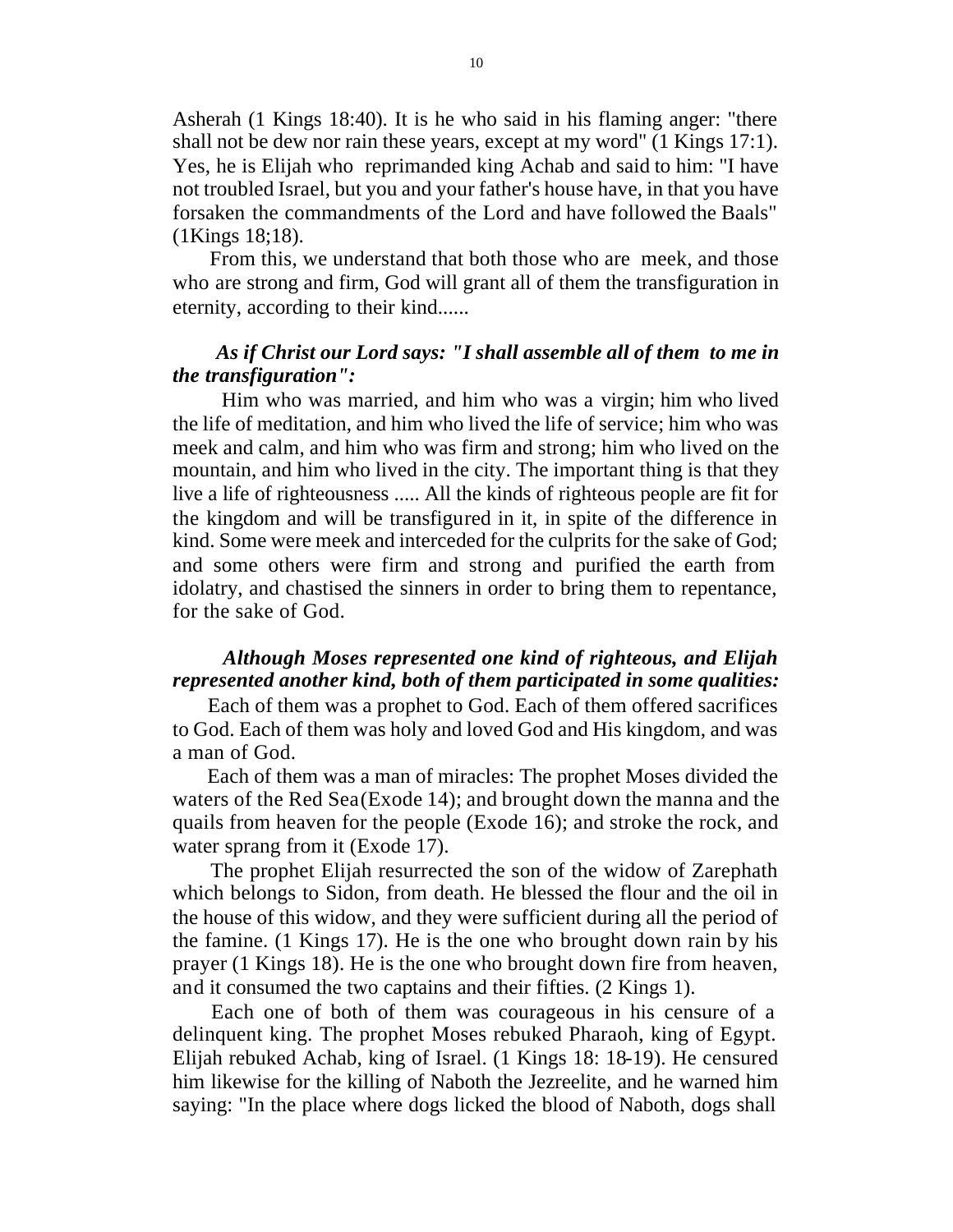lick your blood, even yours"; and he said to him: "you have sold yourself to do evil in the sight of the Lord" (1 Kings 21: 19,20).

 Each one of both of them was a cause of salvation for the people in his days. The prophet Moses delivered the people from the bondage to Pharaoh. The prophet Elijah delivered them from the famine, and participated in their salvation from idolatry.

 Each one of both of them had spiritual experiences in the life of the mountains: The prophet Moses remained with God forty days on the mount Horeb. The prophet Elijah had his spiritual experience on the mount Carmel.

 God also glorified both of them. The Lord said about the prophet Moses while He was reprimanding Aaron and Mariam because they has spoke against him: "If there is a prophet among you, I, the Lord, make Myself known to him in a vision; I speak to him in a dream. Not so with My servant Moses; he is faithful in all My house. I speak with him face to face, even plainly, and not in dark sayings; and he sees the form of the Lord" (Num. 12: 6-8). He glorified him likewise in many wonders and miracles. He rather said to him: "See, I have made you as God to Pharaoh, and Aaron your brother shall be your prophet" (Ex. 7:1).

 The Lord also dignified Elijah with the miracles, and likewise by lifting him alive to heaven in a chariot of fire: "suddenly a chariot of fire appeared with horses of fire, and separated the two of them, and Elijah went up by a whirlwind into heaven" (2 Kings 2:11).

 Each one of both of them was exposed to fear. Moses was frightened at the beginning of his life when he had killed the Egyptian man, and then he ran away from the face of Pharaoh (Ex. 2: 14-15). Elijah ran away from the face of the queen Jezabel; and he said to the Lord, in an attempt to justify his flight: "the children of Israel ...... killed Your prophets with the sword. I alone am left, and they seek to take ny life" (1 Kings 19:14).

#### *I would like to say on this occasion, that the prophet Elijah is not John the Baptist, as those who believe in reincarnation say.*

 Because Elijah did not die, and his soul did not go out of his body in order to return to incarnation in the person of John the Baptist. Likewise when they asked John the Baptist saying: ["Are you Elijah?" He said: "I am not"] (John 1:21). John the Baptist was a well known personality in that time. If he had appeared with the Lord on the mount of the Transfiguration, the apostles would have recognised him, and Peter would not have said: "Lord, it is good for us to be here, if You wish, let us make here three tabernacles: one for You, one for Moses, and one for Elijah" (Matt. 17:4).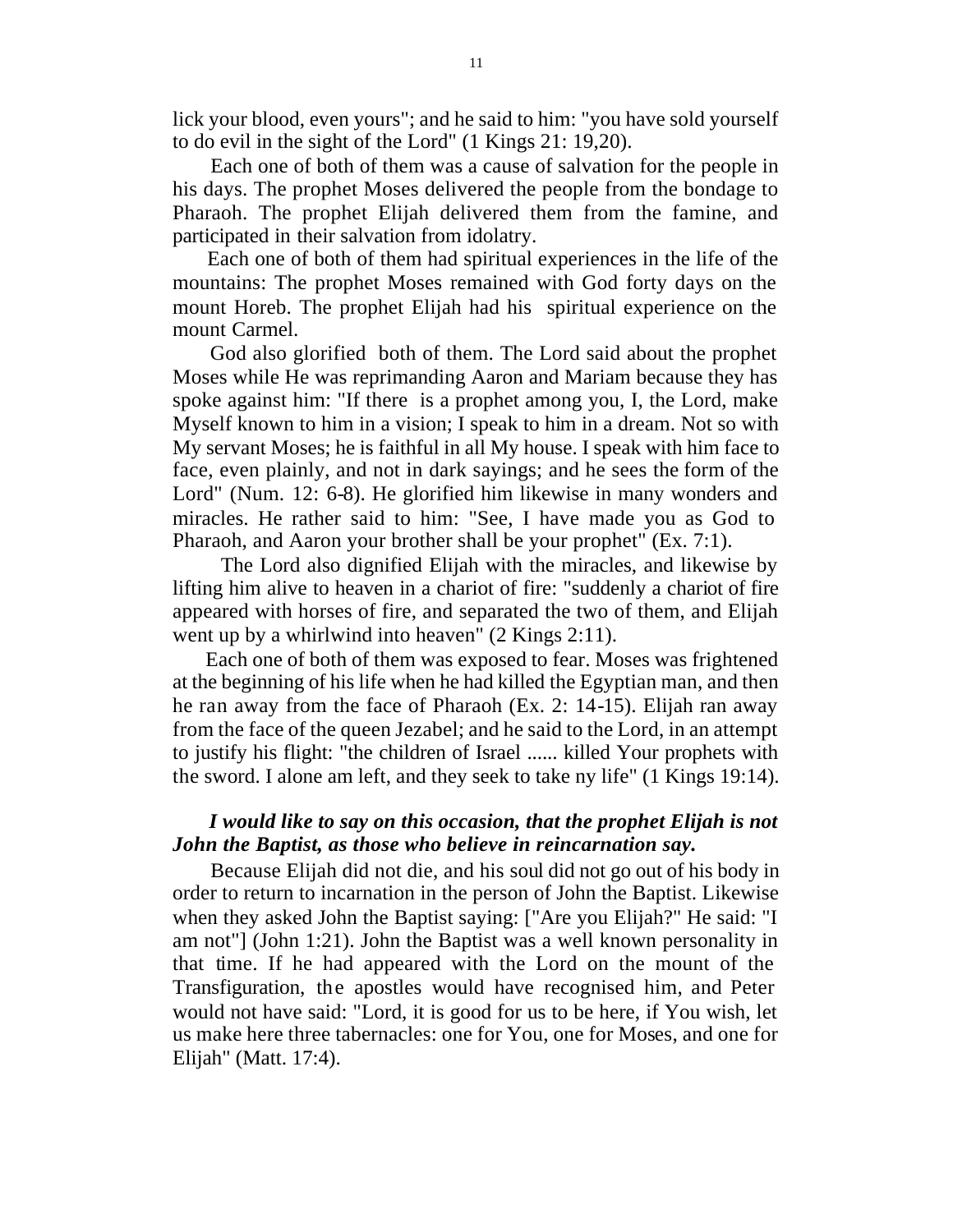### *THE TRANSFIGURATION OF OUR HUMAN NATURE*

 The Lord who has taken the weakness of our human nature, blessed this nature, and will grant to it transfiguration and glory in the resurrection. In this matter, the apostle said about our Lord Jesus- Christ:

 *"who will transform our lowly body that it may be conformed to His glorious body" (Philippians 3:21).*

 What is it then that will happen to that human body in the resurrection? The apostle says:

 "So also is the resurrection of the dead. The body is sown in corruption, it is raised in incorruption. It is sown in weakness, it is raised in power .......... It is sown a natural body, it is raised a spiritual body" (1 Cor. 15: 42-44).

#### *"And as we have borne the image of the man of dust, we shall also bear the image of the heavenly Man" (1 Cor. 15:49).*

 "for the trumpet will sound, and the dead will be raised incorruptible, and we shall be changed. For this corruptible must put on incorruption, and this mortal must put on immortality". Death will then be transformed into victory, and we shall say: "O Death, where is your sting? O Hades, where is your victory?!" (1 Cor. 15: 52-55).

#### *"Then human beings will be "like angels of God in heaven" (Matt. 22:30), as the Lord has said.*

 Our glorified body in the resurrection, will be a body that does not hunger nor thirst, nor get tired nor become ill, nor will die nor will be corrupted; but rather will be elevated upward in the transfiguration of the human nature.

#### *How will be the new nature of our bodies that will become spiritual heavenly bodies?!*

 Will they move as the angels who pass on from heaven to earth in the twinkle of an eye? Will they possess the spiritual perception instead of the ordinary vision?

 How will they eat from the hidden manna as the Lord promised (Apoc. 2:17)? And how will they "eat from the tree of life, which is in the midst of the Paradise of God"? (Apoc. 2:7).

 And what are the "white garments" in which they will be clothed in eternity? (Apoc. 3:5).

 And how will they sit with the Son on His throne, as He also sat down with His Father on His throne? (Apoc. 3:21).

 Hence the transfiguration of our bodies in the resurrection is marvelous! And our spiritual heavenly nature will be marvelous, far away from the nature of flesh and blood.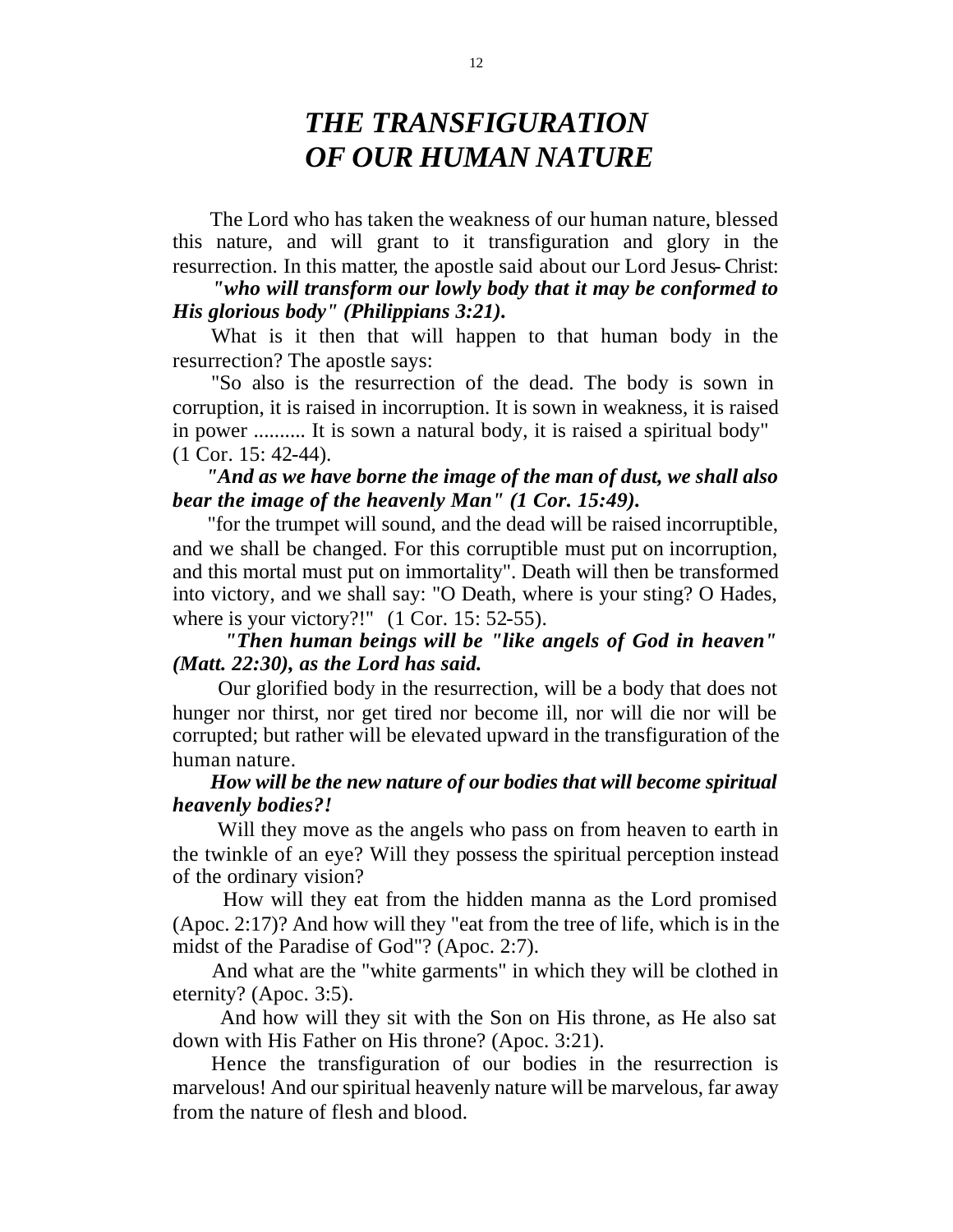And when our human nature will be transfigured in eternity, it will not be transfigurated only in the body ......

#### *but also in the soul........*

 There will be no weakness in the soul, as before, when the soul weakened and submitted to the body. And as we say now in the prayer of the third hour: "Deliver us from the impurity of the body and the soul". And as we say in the prayer of the divine mass: "Purify our souls, our bodies, and our spirits". Because the soul becomes impure when it submits to the body and when it participates with it in its faults and its desires. But in the resurrection, the soul becomes transfigured. How is that?

#### *There will be laid upon her the crown of righteousness.*

 That about which the apostle saint Paul said: "Finally, there is laid up for me the crown of righteousness, which the Lord, the righteous Judge, will give to me on that Day, and not to me only but also to all who have loved His appearing" (2 Tim. 4:8).

#### *The meaning of the crown of righteousness is, that the human being will afterwards commit no more sin .*

Neither the soul will commit sin, nor the body will commit sin......

 The human nature will become infallible, because it will have been crowned with righteousness......

 It will have become like the angels of God in heaven, not sinning. And the word of the apostle saint John about whomever is borne of God that "he cannot sin", will apply to them.

#### *In the transfiguration of the soul, not only it will not sin, for that is a negative side! But what will it be from the positive side?*

 What will be its knowledge for example? Here is the apostle saying: "Now I know in part, but then I shall know just as I also am known" (1 Cor. 13:12). What then will be the knowledge of the soul after having got rid of the fog from the surrounding matter? Will the word of the Lord in His conversation with the Father be applied to them: "And this is eternal life, that they may know You, the only true God....." (John 17:3)?

 How will the soul grow in knowledge, and in the love of God, and in joining Him, and in the relation with the angels and the saints' souls? How will it be transfigurated in its light? What glory will it obtain?

 Undoubtedly, it will return to the image and the resemblance of God as it was created in the beginning (Gen. 1: 26-27), but far away from union with material things.

 That is the transfiguratio n of the human nature, when it will be lifted up over the level of material things, and also over the level of the participation with flesh and blood, "flesh and blood cannot inherit the kingdom of God" (1 Cor. 15:50).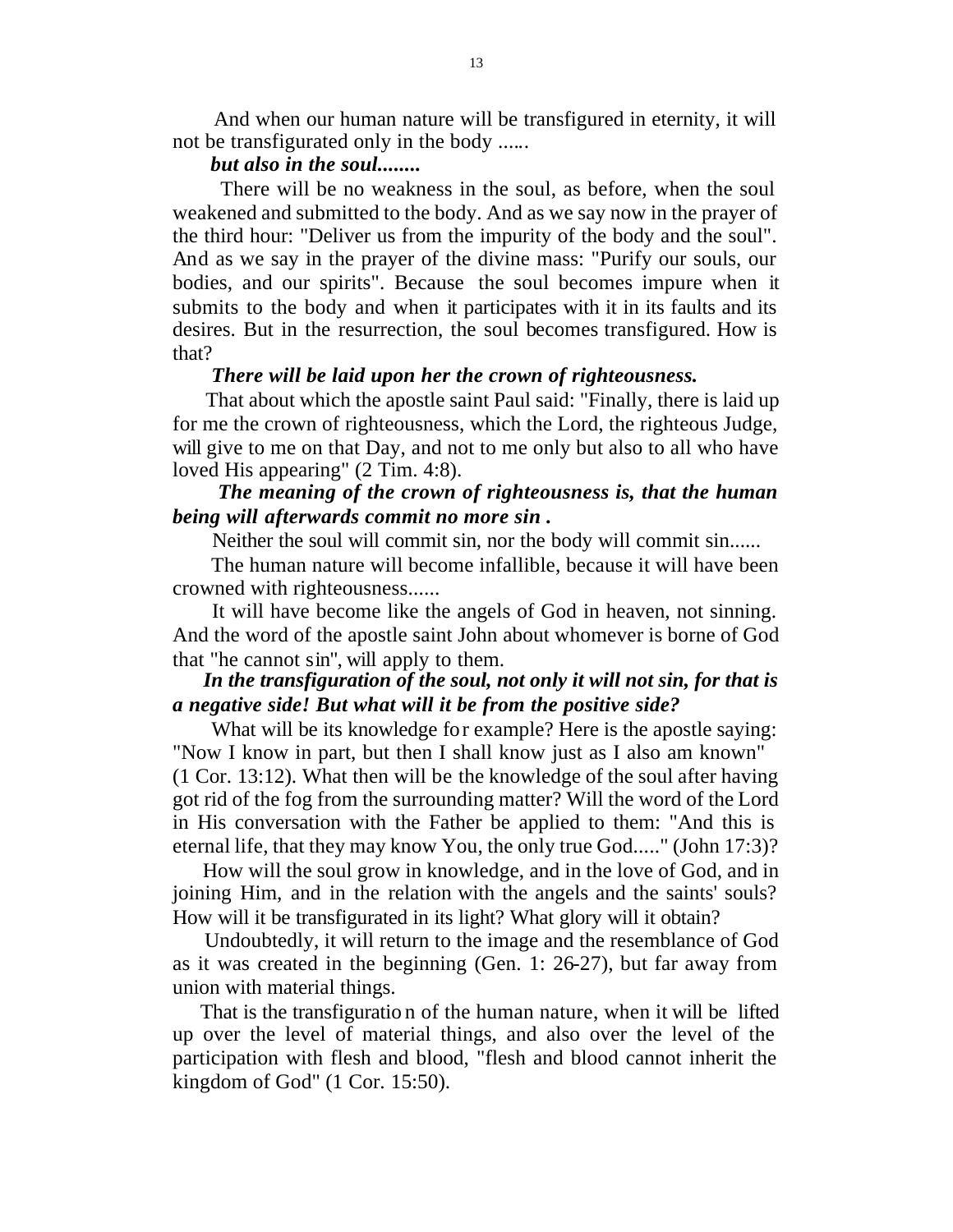*Thus is the human nature in transfiguration: when it enters into the perpetual spiritual life, and in the spiritual pleasure which is the property of the sons of God.*

 God will give man a kind of transfiguration in his nature, whether as regards the body or as regards the soul. We should like here to give some examples in order to explain the transfiguration in a simple manner.

### *SOME EXAMPLES OF TRANSFIGURATION*

#### *An evident example: the three young men in the fiery burning furnace.*

 When they cast Shadrach, Meshach, and Abed-Nego bound in the midst of the fiery burning furnace, this latter was exceedingly heated, to the point that the flame killed the men who took up these three young men" (Dan. 3: 22-23).

 In spite of that, they saw the three young men who were not hurt and walking in the fire. "and they saw these men on whose bodies the fire had no power; the hair of their head was not singed nor were their garments affected, and the smell of fire was not on them" (Dan. 3: 25-27).

 How then did that happen? Verily the fourth was with them, He that was said of Him: "and the form of the fourth is like the Son of God" (Dan. 3:26). He had kept them from the fire, and it had no power over them. But how is that?

#### *He gave to their bodies a kind of transfiguration, so that fire would have no power over them.*

 That is quite evident, because if their bodies were at that time in the same ordinary material nature which is consumed by fire, it would have been possible for the fire to consume them. But they were given that transfiguration in which they became unconsumable.

#### *But the transfiguration of the bodies of the three young men was for a time.*

 That is for a definite period, which is the period when they were inside the fiery furnace. But when they came out of it, their bodies returned to their natural position.

 That is of course something else than the transfiguration of our bodies in eternity, where they will perpetually be spiritual incorruptible bodies. That is not intended to mean that we shall take other bodies, but they will be the same bodies, but with another nature. They will take from God, a power, and some characteristics which will be superior to material things.

 *We present another example, which is coal that has been heaten with fire:*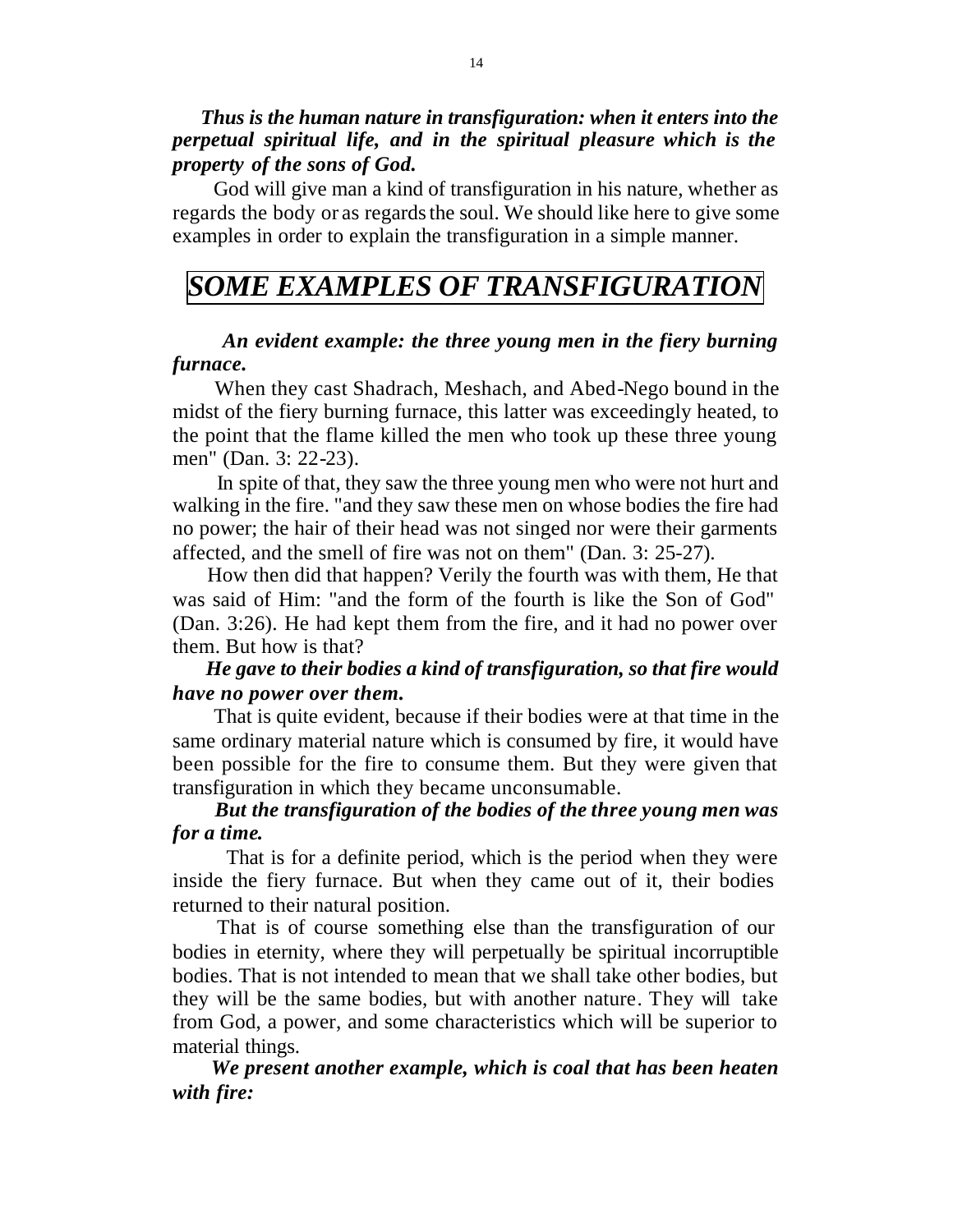A piece of black coloured coal, that would make dirty any hand which touches it, because of the fine dust which it leaves upon his fingers. When it is burned with fire, we see that it is sparkling, and it becomes illuminating, and its colour becomes red, like the colour of fire, and that it has lost its blackness, and whoever touches it will burn his fingers because of its heat.

 That is a kind of transfiguration for the piece of coal. It did not lose its carbonic nature, but with this transfiguration, it took some other characteristics, among which are sparkling, heat, and the disappearance of the black colour.....

#### *A similar example to a certain point, is iron when it is heated by fire.......*

 It is the same iron in its nature, but it gains some other characteristics because of its union with fire, as regards heat, the change of colour, the possibility to be beaten and turned into different forms. It obtains some transfiguration which removes it far away from its black image.

#### *Another example is oil in a lamp:*

 It is the same oil. Its nature has not changed. But with a stick of matches, it is transformed into fire and light, and becomes a source of illumination. Is not that a kind of transfiguration?! It has not the same form as before, but rather it is transfigured into a light that illuminates......

# *OTHER KINDS OF TRANSFIGURATION*

 We have mentioned before, that the human nature obtains a kind of transfiguration in the general resurrection, when it will be clothed with spiritual heavenly incorruptible bodie s, and human beings will become like the angels of God in heaven. But there are some kinds of transfiguration which happen here in life upon the earth, among which there is:

#### *The transfiguration of thinking.*

 Sometimes thinking is lucid and bright, bringing out extremely ravishing thoughts. That happens to a poet whose imagination and thinking becomes radiant in writing a poem of verse; or to a writer who composes a story or a novel while he is at the top of his creative capacity, in a state of transfiguration, in the depth of intelligence, and the depth of imagination......

 *These are kinds of transfiguration in the fields of many arts and gifts.*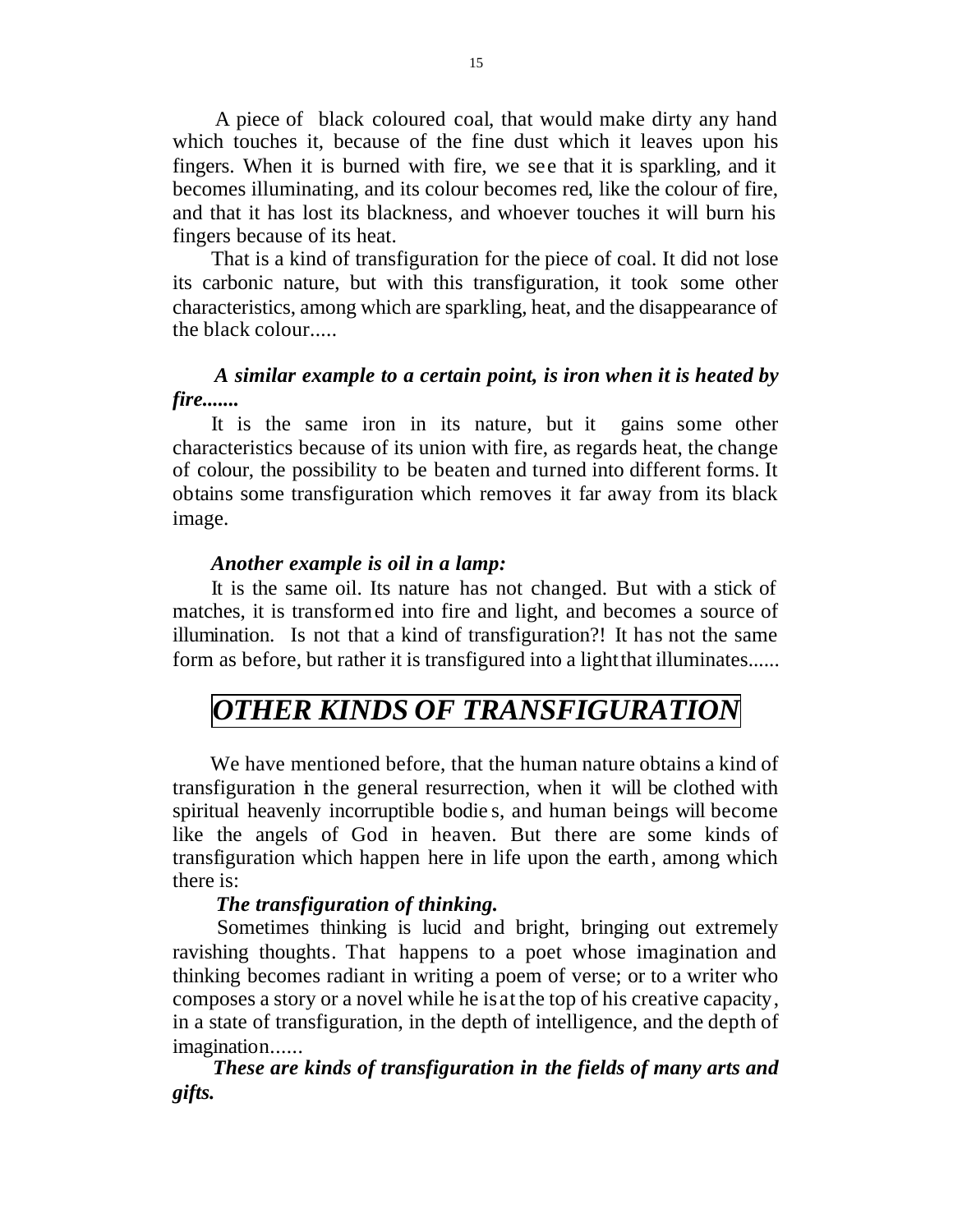It happens to an artist, or a designer, or a sculptor, or a musician, or a poet, or a novelist. Any one of these gifted people presents a marvelous masterpiece whose author is then described that he was in a state of transfiguration in his feelings and senses and thinking, during the production.

 All these cases may be for a moment, during the production and the fabrication, and may be representing a case of perpetual transfiguration of gifts, and may appear even in infancy.

#### *Yes, undoubtedly, gifts are transfigurations which God grants to man.*

 Because gifts are extraordinary capabilities that God gives. They are of many kinds which the apostle saint Paul mentioned in the twelfth chapter of his first epistle to the Corinthians saying:

 "But the manifestation of the Spirit is given to each one for the profit of all: for to one is given the word of wisdom through the Spirit, to another the word of knowledge through the same Spirit, to another faith by the same Spirit, to another gifts of healing by the same Spirit, to another the working of miracles, to another prophecy, to another discerning of spirits, to another different kinds of tongues, to another the interpretation of tongues. But one and the same Spirit works all these things, distributing to each one individually as He wills" (1 Cor. 12: 7-11).

#### *A human being may be transfigured as regards certain definite spiritual qualities.*

 In human touches which he possesses, and whic h have a singular characteristic as regards their realisation; in mercy for instance or tenderness or commiseration, or the forgiveness of offenders. As we read about that in some stories about the saint Amba Abram, the bishop of Fayoum, or the saint Amba Sarabamoun, the bishop of Menoufiah, or the saint Amba Roueiss.

 This transfiguration may appear in the thoughts or the responses of some saints, as it was mentioned in the words of the saint Amba Antonios, or the sayings of many fathers, which were registered in "the Paradise of the Monks" ...... Words at which, man stands amazed, and meditates upon their depth, and says: "Undoubtedly, this was a case of transfiguration in which the fathers pronounced what they said, so that the generations have preserved their words......!

#### *The case of transfiguration could be one of the great works of grace in man.*

 As the apostle saint Paul said: ", "But by the grace of God I am what I am, and His grace toward me was not in vain ......... yet not I, but the grace of God which was with me" (1 Cor. 15:10).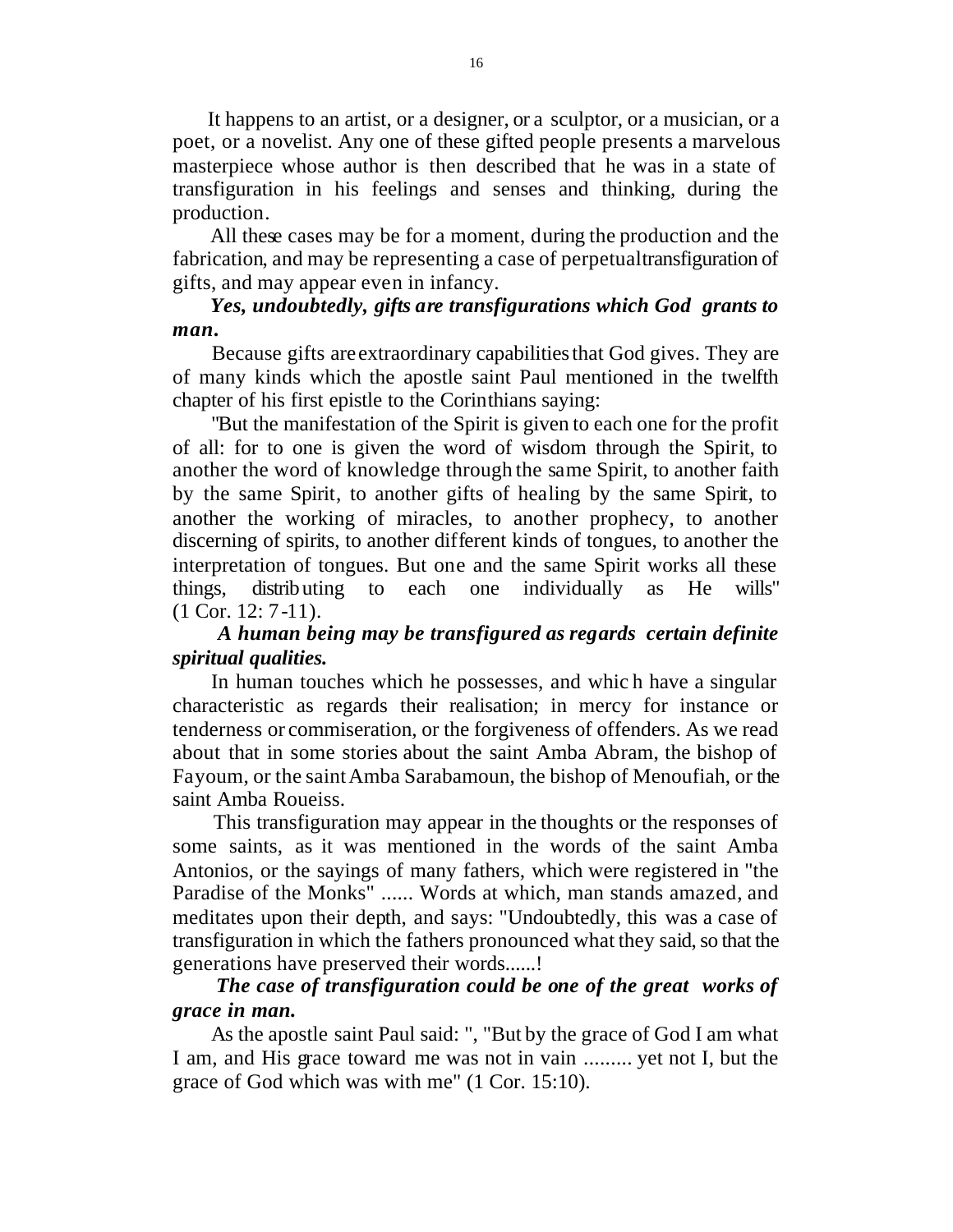Extraordinary capabilities and gifts are transfigured in man as a result of the work of grace.

 His image is granted a form that amazes those who see him as a result of transfiguration.

 It was said about saint Stephanos in the story of his martyrdom, that during his trial before the congregation of the Jews:

 *"And all who sat in the council, looking steadfastly at him, saw his face as the face of an angel" (Acts 6:15).*

 Sometimes it happens during certain dreams that we see a person whom we know, in a wonderful image or in a lightful form, although we did not see him like that in his earthly life. But he appears to you during the dream in a state of transfiguration.

### *THE TRANSFIGURATION IS THE PLEDGE OF THE KINGDOM*

 All the cases of transfiguration on the earth, whether for a moment or in a perpetual way, are nothing but the pledge of the eternal transfiguration in the kingdom..... They are a kind of tasting the kingdom, and the gifts of the richness of the glory of God.....

#### *In the story of the Transfiguration, we note the amazement of Peter with what he had seen on earth.*

 Then he said his well-known expression: "Lord, it is good for us to be here, if You wish, let us make here three tabernacles: one for You, one for Moses, and one for Elijah" (Matt. 17:4). But Christ our Lord did not agree with him about that......

 It is not good that we be here on earth, and that we make for ourselves tabernacles to live in that material world ........ What you see, O Peter, is simply a taste of the pleasures in eternity..... in heaven, in the spiritual heavenly body. Enjoy then the scene of transfiguration which you see. But let your thoughts be in what will be, which is far more magnificent.

 Therefore it was said about the words which Peter said: "because he did not know what to say" (Mark 9:6)......!